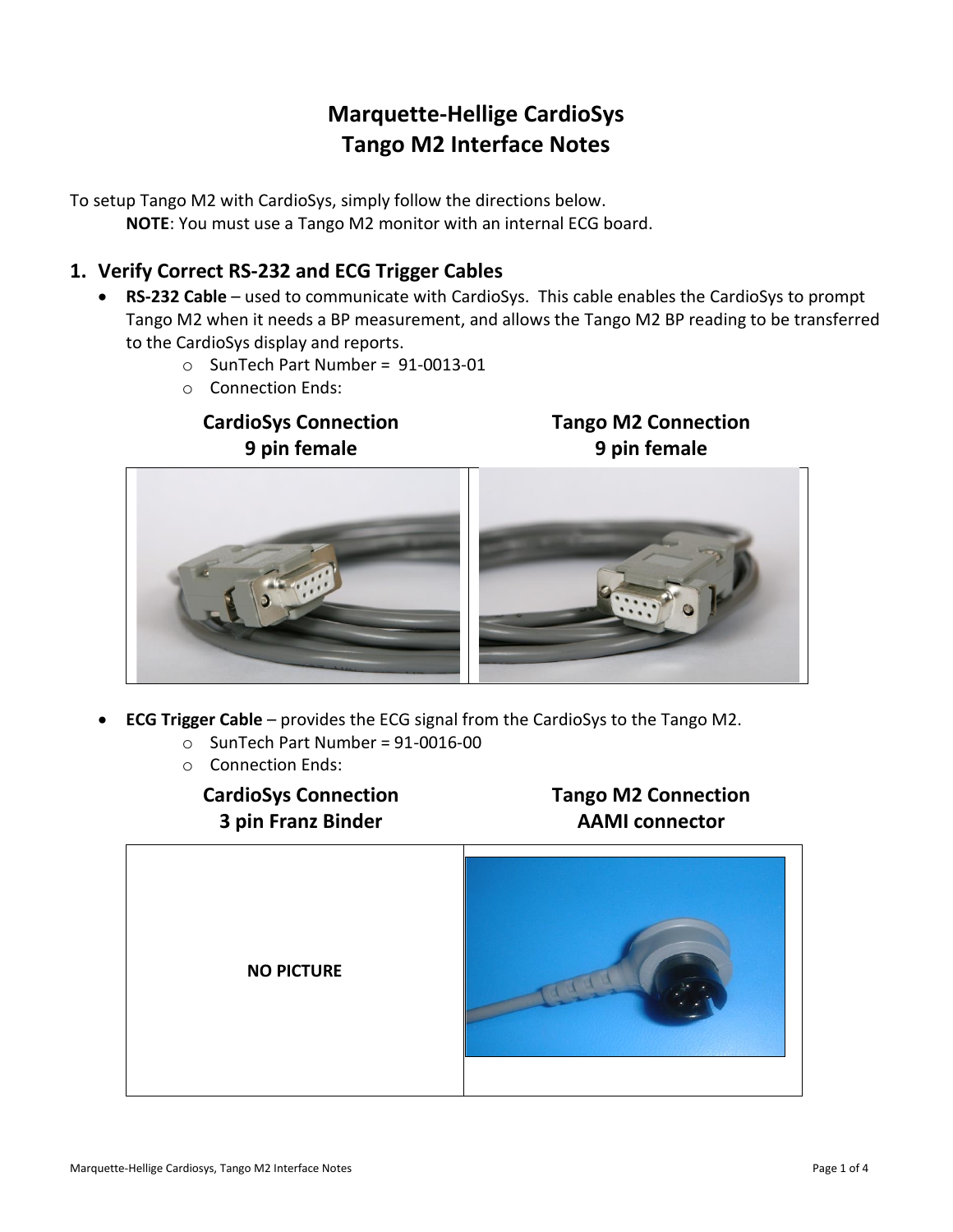# **Tango M2 Monitor**

**Connection Part # 91-0013-01**



**ECG Trigger Connection Part # 91-0016-00**

#### **2. Connect the RS-232 Cable**

From: the RS-232 connection on the rear panel of the Tango M2.

To: the COM 1, 2, or 3 port on the computer.

### **3. Connect the ECG Trigger Cable**

- From: the BNC External ECG connection on the rear panel of the Tango M2.
- To: the output socket on the small female connector on the Corina.

#### **4. Tango M2 Monitor Setup**

- a. When the operating screen is displayed, press the **SELECT** button once. This will bring up the **MAIN MENU** screen.
- b. Using the UP or DOWN arrows, highlight **MONITOR SET UP** and press the **SELECT** button.
- c. Using the UP or DOWN arrows, highlight **STRESS SYSTEM** and press the **SELECT** button.
- d. Using the UP or DOWN arrows, scroll through the list until **CardioSys** is highlighted and press the **SELECT** button to confirm the choice.
- e. Using the UP or DOWN arrows, select **EXIT** twice to return to the operating screen.

### **5. CardioSys System Setup**

- a. Turn the CardioSys on and at the main screen, click on the "running man" icon. This will present the **Retrieve Patient** screen.
- b. Select any patient and press **OK**. At the **Test Demographics** screen press **Cancel**.
- c. Select **Defaults** and proceed to **Page 2**. Select the **1mv signal** by ensuring that an **'x'** appears in the box.
- d. Select the **BP Monitor** as **BP METER 1**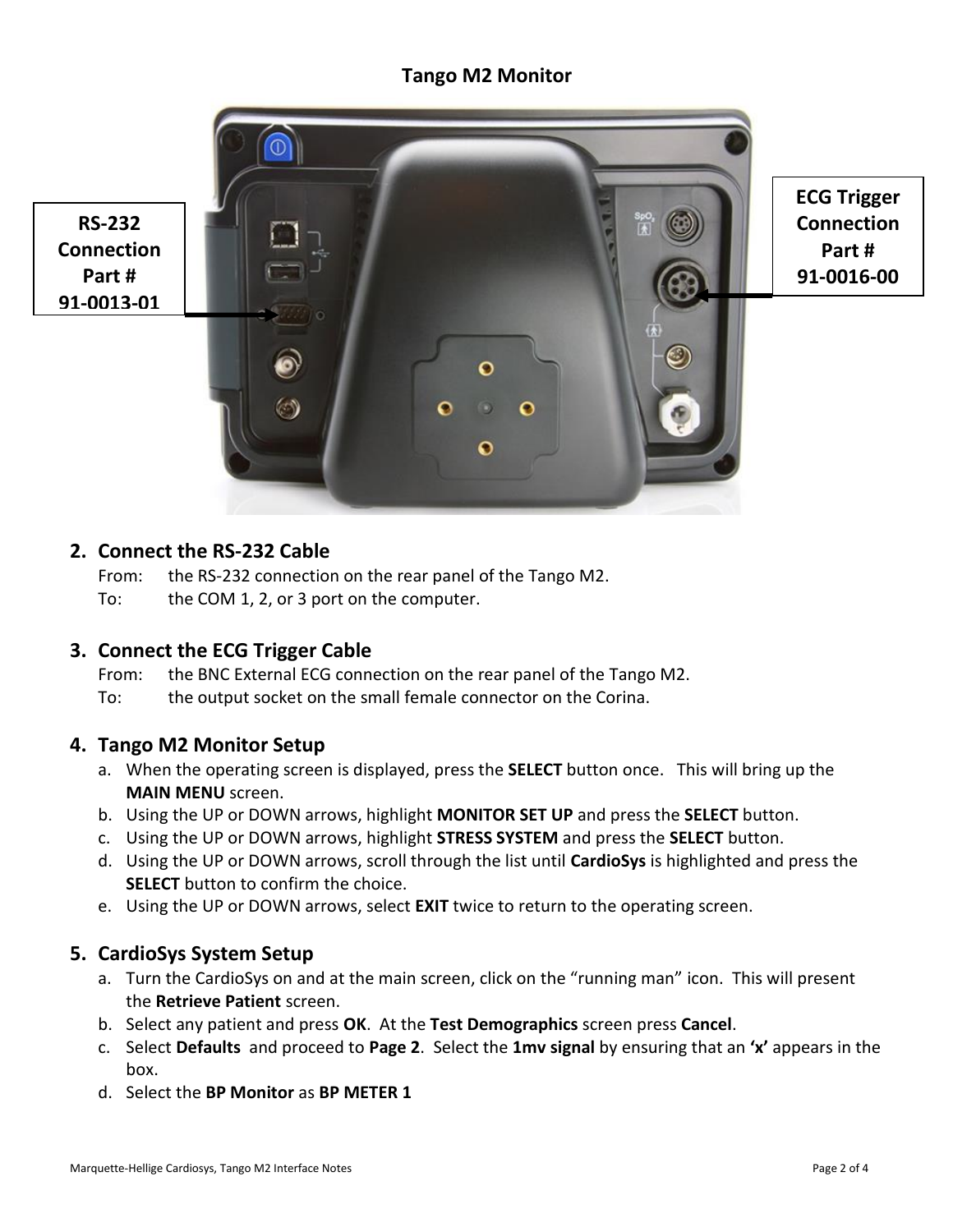- e. For **Port**, choose the COM port you have connected the cable to i.e. **COM 1, COM 2** or **COM 3**
- f. Select **OK** to exit.

# **FAQs for Tango M2**

- **Q. The Tango M2 displays a Status Message. What does it mean and what do I do?**
- **A.** See the eLibrary within your Tango M2 for quick troubleshooting tips. You can find the eLibrary under the Main Menu; select Monitor Setup  $\rightarrow$  E-Library  $\rightarrow$  Status Messages. You can also look in the Tango M2 User Manual under the *Status Messages & Alarms* section for details on each Status Message and solution.
- **Q. The Tango M2 monitor returns a result of 0/0 after blood pressure (BP) measurements. What do I need to do to get a BP reading?**
- **A.** There are certain noisy conditions where the Tango M2 cannot accurately measure BP. When the Tango M2 encounters these situations, it returns a reading of 0/0. Microphone placement is critical for reliable operation of the Tango M2; there are many places to find cuff placement help.
	- a. See the eLibrary within your Tango M2 for quick cuff placement tutorials. You can find the eLibrary under the Main Menu; select Monitor Setup  $\rightarrow$  E-Library  $\rightarrow$  Tutorials.
	- b. Look in the Tango M2 User Manual under the *Using Tango M2 during a Stress Test* section for details on each type of cuff; the Orbit-K and the Single Patient Use (SPU) kit.
	- c. Follow the instructions in the **Cuff Tutorial** (located on the SunTech Medical website under Support  $\rightarrow$  Customer Technical Support  $\rightarrow$  Video Tutorials) for correct microphone placement.
- **Q. Can I use a heart rate or blood pressure simulator to test whether the Tango M2 is working correctly with my stress system?**
- **A.** You cannot use a heart rate or blood pressure simulator to test whether the Tango M2 is working with your stress system. The Tango M2 monitor requires that the ECG signal and the Korotkoff sounds, collected by the microphone in the cuff, originate from the same source, meaning the patient.

### **Q. How can I adjust the brightness of the Tango M2 display?**

- **A.** You can adjust the contrast of the Tango M2 display by following these steps:
	- 1. When the operating screen is displayed, press the **SELECT** button once. This will bring up the **Main Menu** screen.
	- 2. Using the UP or DOWN arrows, highlight **Monitor Setup** and press the **SELECT** button.
	- 3. Using the UP or DOWN arrows, highlight **Brightness** and press the **SELECT** button.
	- 4. Using the UP or DOWN arrows, modify the contrast of the screen. When you are finished, and press the **SELECT** button to confirm the choice.
	- 5. Using the UP or DOWN arrows, select **EXIT** twice to return to the operating screen.

### **Q. How can I get MAP on my Tango M2?**

**A.** Register your Tango M2 Monitor online or through mail to receive MAP as a function on your Tango M2 monitor. Please note that due to FDA Regulations MAP is not available to the United States market.